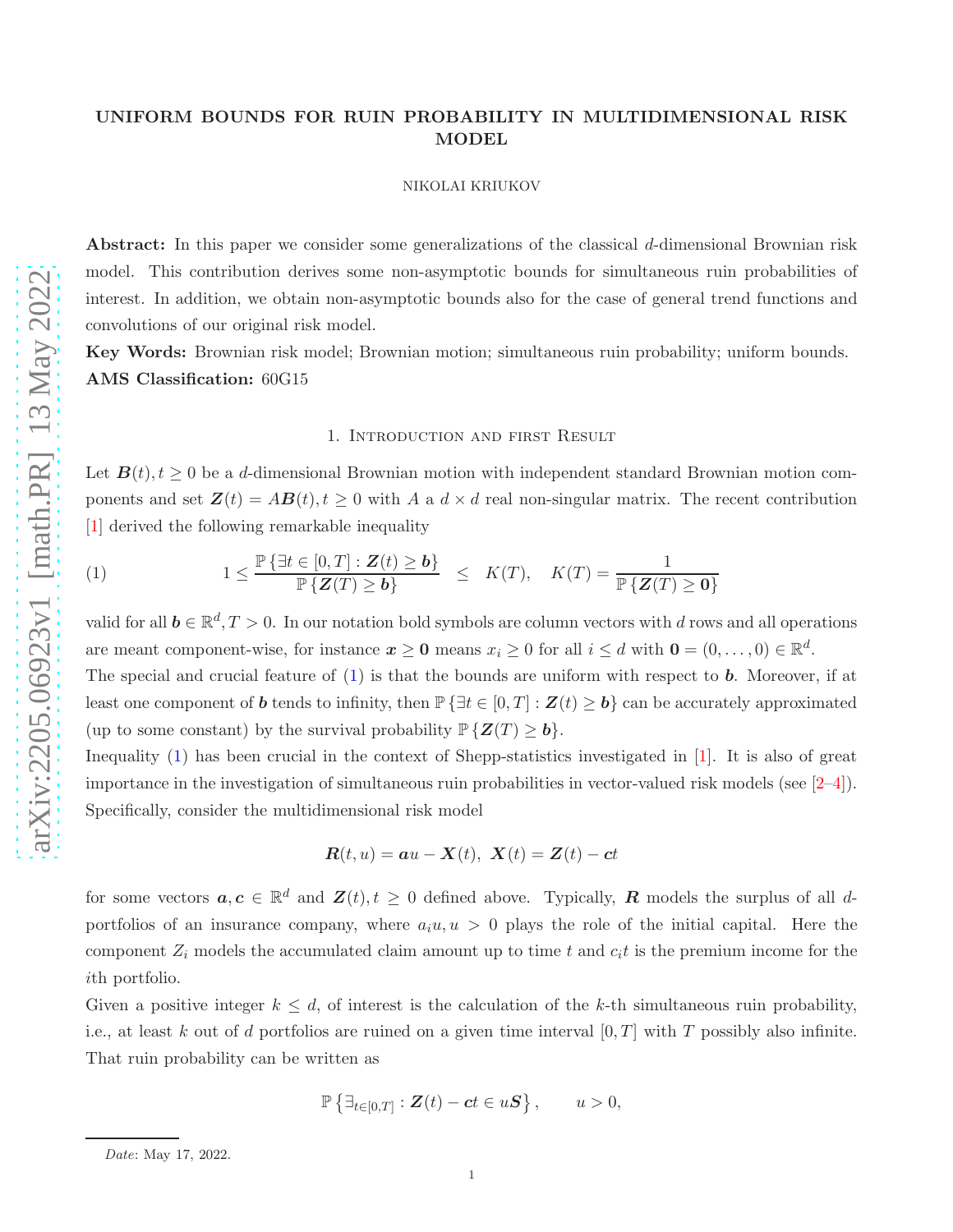where

$$
\boldsymbol{S} := \bigcup_{\substack{I \subset \{1...d\} \\ |I|=k}} \boldsymbol{S}_I, \qquad \boldsymbol{S}_I = \{ \boldsymbol{x} \in \mathbb{R}^d : \ \forall i \in I, \ x_i > a_i \}.
$$

The particular case  $\mathbf{Z}(t) = A\mathbf{B}(t), t \geq 0$  with A a  $d \times d$  non-singular matrix is of special importance for insurance risk models, see e.g., [\[5](#page-9-2)]. Clearly, this instance is also of great importance in statistics and probability given the central role of the  $\mathbb{R}^d$ -valued Brownian motion as a natural limiting process In [\[6](#page-9-3)] it has been shown that [\(1\)](#page-0-0) can be extended for this risk model, i.e., for all  $u, T > 0$ 

<span id="page-1-0"></span>(2) 
$$
1 \leq \frac{\mathbb{P}\left\{\exists_{t\in[0,T]} : \boldsymbol{X}(t) \in u\boldsymbol{S}\right\}}{\mathbb{P}\left\{\boldsymbol{X}(T) \in u\boldsymbol{S}\right\}} \leq K_{\boldsymbol{S}}(T), \boldsymbol{X}(t) = \boldsymbol{Z}(t) - \boldsymbol{c}(t),
$$

with  $c(t) = ct, t \ge 0$  and some known constant  $K_S(T) > 0$ . Again the bounds are uniform with respect to u.

It is clear that the inequality [\(2\)](#page-1-0) does not hold for an arbitrary set  $S \subset \mathbb{R}^d$ . Since Brownian motion has almost surely continuous sample paths, , if it hits some closed set  $S$ , it definitely hits its boundary. Hence in the following special case, for all  $u$  positive we have

$$
\{\exists t \in [0, T] : Z(t) \ge u\} = \{\exists t \in [0, T] : Z(t) = u\}.
$$

Hence, taking  $S = \{x \in \mathbb{R}^d : x_1 = 1\}$  and  $c(t) = 0$  we have that

$$
\mathbb{P}\left\{\exists_{t\in[0,T]} : \mathbf{X}(t) \in u\mathbf{S}\right\} = \mathbb{P}\left\{\exists_{t\in[0,T]} : X_1(t) > u\right\} \ge \mathbb{P}\left\{X_1(T) > u\right\} > 0,
$$
  

$$
\mathbb{P}\left\{\mathbf{X}(T) \in u\mathbf{S}\right\} = 0,
$$

and [\(2\)](#page-1-0) does not hold.

Therefore hereafter we shall consider only closed sets S described as follows:

<span id="page-1-2"></span>**Definition 1.1.** Let  $X$  and  $Z$  are as defined above. The closed Borel set  $S \subset \mathbb{R}^d$  satisfies the cone condi*tion with respect to the the vector-valued process* X *if there exists a strictly positive function*  $\epsilon_{\mathbf{S}}(t)$ ,  $t > 0$ *such that for any point*  $x \in S$  *and any*  $t > 0$  *there exists a Borel set*  $V_x \subset S$  *that contains* x *and not depending on t, satisfying*  $V_x - x \subset C(V_x - x)$  *for all*  $C > 1$  *and*  $\mathbb{P}\{Z(t) \in V_x - x\} \geq \varepsilon_S(t)$ *.* 

It is of interest to consider a general trend function in [\(2\)](#page-1-0). We consider below a large class of trend functions which is tractable if Z has self-similar coordinates with index  $\alpha > 0$ . This is in particular the case when  $Z = AB$ .

**Definition 1.2.** *A continuous measurable vector-valued function*  $\boldsymbol{c} : [0, +\infty) \to \mathbb{R}^d$  belongs to  $RV_{t_0}(\alpha)$ *for some*  $\alpha > 0$ *,*  $t_0 \in [0, T]$  *if for some*  $M > 0$ *, all*  $i \in \{1 \dots d\}$ *,*  $t \in [0, T]$ 

$$
|c_i(t) - c_i(t_0)| \leq M|t - t_0|^\alpha.
$$

We state next our first result. Below  $F: \mathbb{R}^d \to \mathbb{R}^d$  growing means that for any  $x, y \in \mathbb{R}^d$  such that for all  $i \in \{1, ..., d\}$   $x_i \geq y_i$  we have that  $F_i(\boldsymbol{x}) \geq F_i(\boldsymbol{y})$  holds for all  $i \in \{1, ..., d\}$ .

<span id="page-1-1"></span>**Theorem 1.3.** *If*  $S \subset \mathbb{R}^d$  satisfies the cone condition with respect to the process  $Z = AB$  such that  $0 \notin S$  and  $c \in RV_T(1/2)$ , then for all constants  $T > 0, u > 1$  the inequality [\(2\)](#page-1-0) holds with

$$
K(T) = \frac{2^{d/2}}{\mathfrak{C}(T)\varepsilon_{\mathcal{S}}(T)}, \quad \mathfrak{C}(T) = \inf_{t \in [0,T)} e^{-T\left(\frac{\mathbf{c}(T) - \mathbf{c}(t)}{\sqrt{T-t}}\right)^{\top} \Sigma^{-1}\left(\frac{\mathbf{c}(T) - \mathbf{c}(t)}{\sqrt{T-t}}\right)} > 0,
$$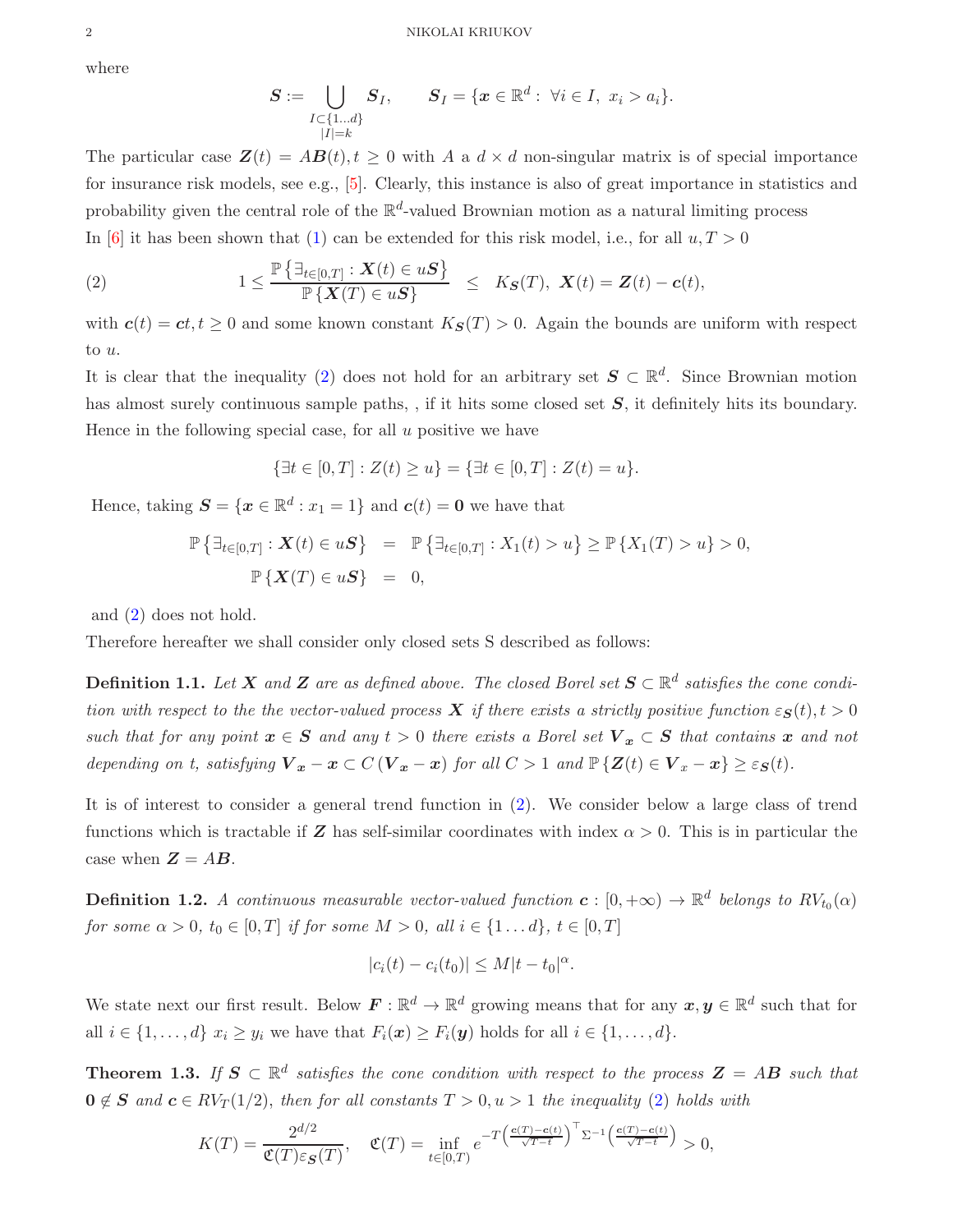where  $\Sigma$  is the covariance matrix of  $\mathbf{Z}(T)$ . In particular, for any growing function  $\mathbf{F}: \mathbb{R}^d \to \mathbb{R}^d$ 

<span id="page-2-0"></span>
$$
\mathbb{P}\left\{\exists_{t\in[0,T]}:\boldsymbol{F}(\boldsymbol{Z}(t)-\boldsymbol{c}(t))>u\boldsymbol{a}\right\}\leq C_{T}\mathbb{P}\left\{\boldsymbol{F}(\boldsymbol{Z}(T)-\boldsymbol{c}(T))>u\boldsymbol{a}\right\}
$$

*we have*  $a \in \mathbb{R}^d \setminus (-\infty, 0]^d$ ,  $u > 1$  *and some constant*  $C_T$  *which does not depend on*  $u$ .

If  $Z$  is a given separable random field, it is of interest to determine conditions such that  $(2)$  can be extended to

(3) 
$$
1 \leq \frac{\mathbb{P}\left\{\exists_{t \in \mathbb{T}} : Z(t) - c(t) \in uS\right\}}{\mathbb{P}\left\{Z(T) - c(T) \in uS\right\}} \leq K_S(T),
$$

where  $\mathbb{T} = [0, T_1] \times ... \times [0, T_n]$  and  $\mathbf{T} = (T_1, ..., T_n)$  has positive components. For the case  $\mathbf{Z}(t) =$  $\sum_{i=1}^{n} \mathbf{Z}_i(t_i)$  where  $\mathbf{Z}_i$ 's are independent copies of  $\mathbf{Z}$ , and  $\mathbf{c}(t) = 0$  the result [\(3\)](#page-2-0) was shown in [\[1](#page-9-0)][Thm 1.1] for some special set  $S$ . For more general set  $S$  we have the following result:

<span id="page-2-1"></span>**Theorem 1.4.** *If*  $S \subset \mathbb{R}^d$  satisfies the cone condition with respect to  $Z$ ,  $0 \notin S$  and all  $c_i \in RV_T(1/2)$ , *then for all constants*  $T_1, \ldots, T_n > 0, u > 1$  *the inequality* [\(3\)](#page-2-0) *holds with*  $\mathbf{Z}(t) = \sum_{k=1}^n \mathbf{Z}_k(t_k)$  *and*  $\boldsymbol{c}(t) = \sum_{k=1}^{n} c_k(t_k)$  with

$$
K_{\mathcal{S}}(\mathbf{T}) = \prod_{k=1}^n \frac{2^{d/2}}{\mathfrak{C}_k(T_k)\varepsilon_{\mathcal{S}}(T_k)}, \quad \mathfrak{C}_k(T_k) = \inf_{t \in [0,T_k)} e^{-T_k \left(\frac{\mathbf{c}_k(T_k) - \mathbf{c}_k(t)}{\sqrt{T_k - t}}\right)^{\top} \Sigma^{-1}(T_k) \left(\frac{\mathbf{c}_k(T_k) - \mathbf{c}_k(t)}{\sqrt{T_k - t}}\right)} > 0,
$$

*where*  $\varepsilon$ *s <i>is any function satisfies the claims of Definition 1.1.* 

## 2. Discussion

In this section as in Introduction we consider first

$$
\mathbf{Z}(t) = A\mathbf{B}(t), \qquad t \ge 0
$$

with A non-singular and  $\bf{B}$  a d-dimensional Brownian motion with independent components. We shall discuss next the generalisation of the upper bound [\(2\)](#page-1-0) for various special cases.

2.1. Order statistics. The classical multidimensional Brownian motion risk model (see [\[5](#page-9-2)]) is formulated in terms of some risk process  $R$  specified by

$$
\boldsymbol{R}(t, u) = \boldsymbol{a}u - \boldsymbol{Z}(t) + \boldsymbol{c}t
$$

for some vectors  $a, c \in \mathbb{R}^d$ . We are interested in the finite-time simultaneous ruin probability for k out of d portfolios, i.e. the probability that at least k portfolios are ruined. In other words, we are investigating the probability

$$
\mathbb{P}\left\{\exists_{t\in[0,T]},\exists_{\mathcal{I}\subset\{1,\ldots,d\}}:\vert\mathcal{I}\vert=k,\ \forall i\in\mathcal{I}\ Z_i(t)-c_it\geq a_iu\right\},\
$$

which in view of our previous notation reads

$$
\mathbb{P}\left\{\exists_{t\in[0,T]}:\boldsymbol{Z}(t)-\boldsymbol{c} t\in\boldsymbol{S}_u\right\},\qquad u>0,
$$

where

$$
\boldsymbol{S}_u := \bigcup_{\substack{I \subset \{1...d\} \\ |I| = k}} \boldsymbol{S}_{I,u}, \qquad \boldsymbol{S}_{I,u} = \{\boldsymbol{x} \in \mathbb{R}^d: \ \forall i \in I \ x_i \geq a_i u\}.
$$

Asymptotic approximations of such probability was already obtained in [\[6\]](#page-9-3). Now we want to derive a uniform non-asymptotic bound based on our previous findings. It is clear that all sets  $S_{I,u}$  satisfy the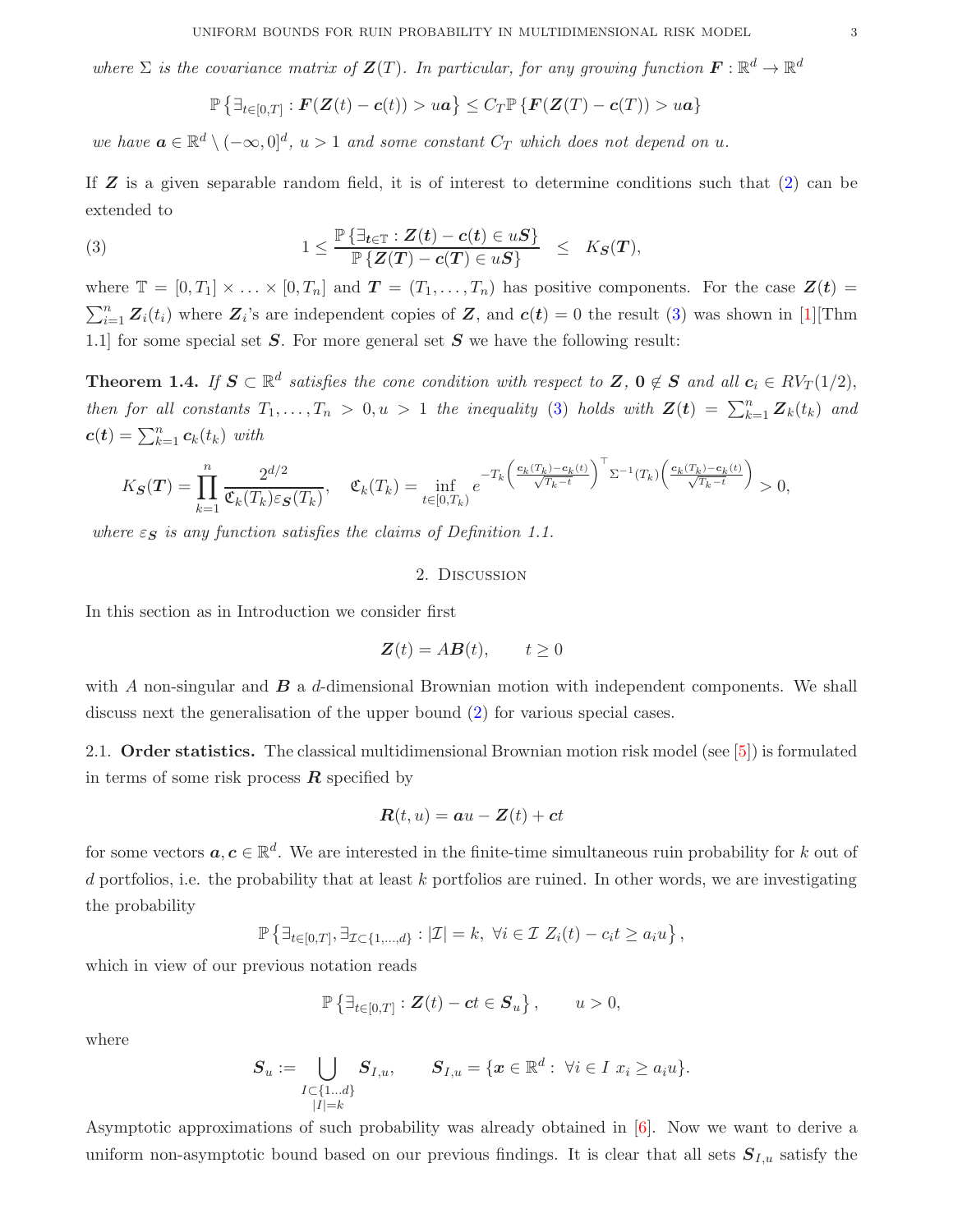cone condition with respect to the process  $Z$ . Thus,  $S_u$  also satisfies the cone condition with respect to the process  $Z$ , hence we can use Theorem [1.3](#page-1-1) and write for some positive constant  $C$ 

$$
\mathbb{P}\left\{ \boldsymbol{Z}(T) - \boldsymbol{c} T \in \boldsymbol{S}_u \right\} \leq \mathbb{P}\left\{ \exists_{t \in [0,T]} : \boldsymbol{Z}(t) - \boldsymbol{c} t \in \boldsymbol{S}_u \right\} \leq C \mathbb{P}\left\{ \boldsymbol{Z}(T) - \boldsymbol{c} T \in \boldsymbol{S}_u \right\}.
$$

## 2.2. Fractional Brownian motion. Consider next the 1-dimensional risk model

$$
R(u, t) = u - B_H(t) + ct, t > 0,
$$

where  $B_H(t)$  is a standard fractional Brownian motion with zero mean and variance function  $|t|^{2H}$ ,  $H \in (0, 1]$ . We are interested in the calculation of the finite-time ruin probability for given  $T > 0$ . The inequalities below have already been shown in [\[2\]](#page-9-1). We retrieve them using our findings. Namely, by the Slepian inequality, we can write for  $H > \frac{1}{2}$  and W a standard Brownian motion

$$
\mathbb{P}\left\{\exists_{t\in[0,T]}R(u,t)\leq 0\right\} \leq \mathbb{P}\left\{\exists_{t\in[0,T]}W(t^{2H})-ct\geq u\right\}
$$
  
\n
$$
= \mathbb{P}\left\{\exists_{t\in[0,T^{2H}]}W(t)-ct^{1/2H}\geq u\right\}
$$
  
\n
$$
= \mathbb{P}\left\{\exists_{t\in[0,1]}W(T^{2H}t)-cTt^{1/2H}\geq u\right\}
$$
  
\n
$$
= \mathbb{P}\left\{\exists_{t\in[0,1]}W(t)-cT^{1-H}t^{1/2H}\geq u/T^H\right\}.
$$

Since  $cT^{1-H}t^{1/2H} \in RV_1(1/2)$ , using Theorem [1.3,](#page-1-1) for some positive constant C we can write

$$
\mathbb{P}\left\{\exists_{t\in[0,1]}W(t) - cT^{1-H}t^{1/2H} \ge u/T^H\right\} \le C\mathbb{P}\left\{W(1) - cT^{1-H} \ge u/T^H\right\}
$$
  
=  $C\mathbb{P}\left\{W(T^{2H}) - cT \ge u\right\}$   
=  $C\mathbb{P}\left\{R(u,T) \le 0\right\}.$ 

The above can be extended considering the convolution of n independent one-dimensional fractional Brownian motions  $B_{H_i}(t)$ ,  $t > 0$ ,  $i \leq n$ . Let  $H_i > 1/2$  and define the risk processes

$$
R_i(u,t) = u/n - B_{H_i}(t) + c_i t, i \leq n.
$$

Consider the convolution of processes  $R_i(u, t)$ . Using Slepian inequality, for all  $H_i > \frac{1}{2}$  we can write

$$
\mathbb{P}\left\{\exists_{\substack{n \\ \neq i, n\neq i}} \sum_{i=1}^{n} R_i(u, t_i) \leq 0\right\} \leq \mathbb{P}\left\{\exists_{\substack{n \\ \neq i, n\neq i}} \sum_{i=1}^{n} W_i(t^{2H_i}) - c_i t_i \geq u\right\}
$$
  

$$
= \mathbb{P}\left\{\exists_{\substack{n \\ \neq i, n\neq i}} \sum_{i=1}^{n} W_i(t) - c_i t_i^{1/2H_i} \geq u\right\}.
$$

Here  $W_i$  stands for an independent copy of Brownian motion. As  $c_i t^{1/2H_i} \in RV_{T_i}(1/2, 1)$ , using Theorem [1.4,](#page-2-1) for some positive constant  $C$  we can write

$$
\mathbb{P}\left\{\exists_{\substack{n \in \prod_{i=1}^{n}[0,T_i^{2H_i}]}} \sum_{i=1}^{n} W_i(t) - c_i t_i^{1/2H_i} \ge u\right\} \le C \mathbb{P}\left\{\sum_{i=1}^{n} W_i\left(T_i^{2H_i}\right) - c_i T_i \ge u\right\}
$$

$$
= C \mathbb{P}\left\{\sum_{i=1}^{n} B_{H_i}\left(T_i\right) - c_i T_i \ge u\right\}
$$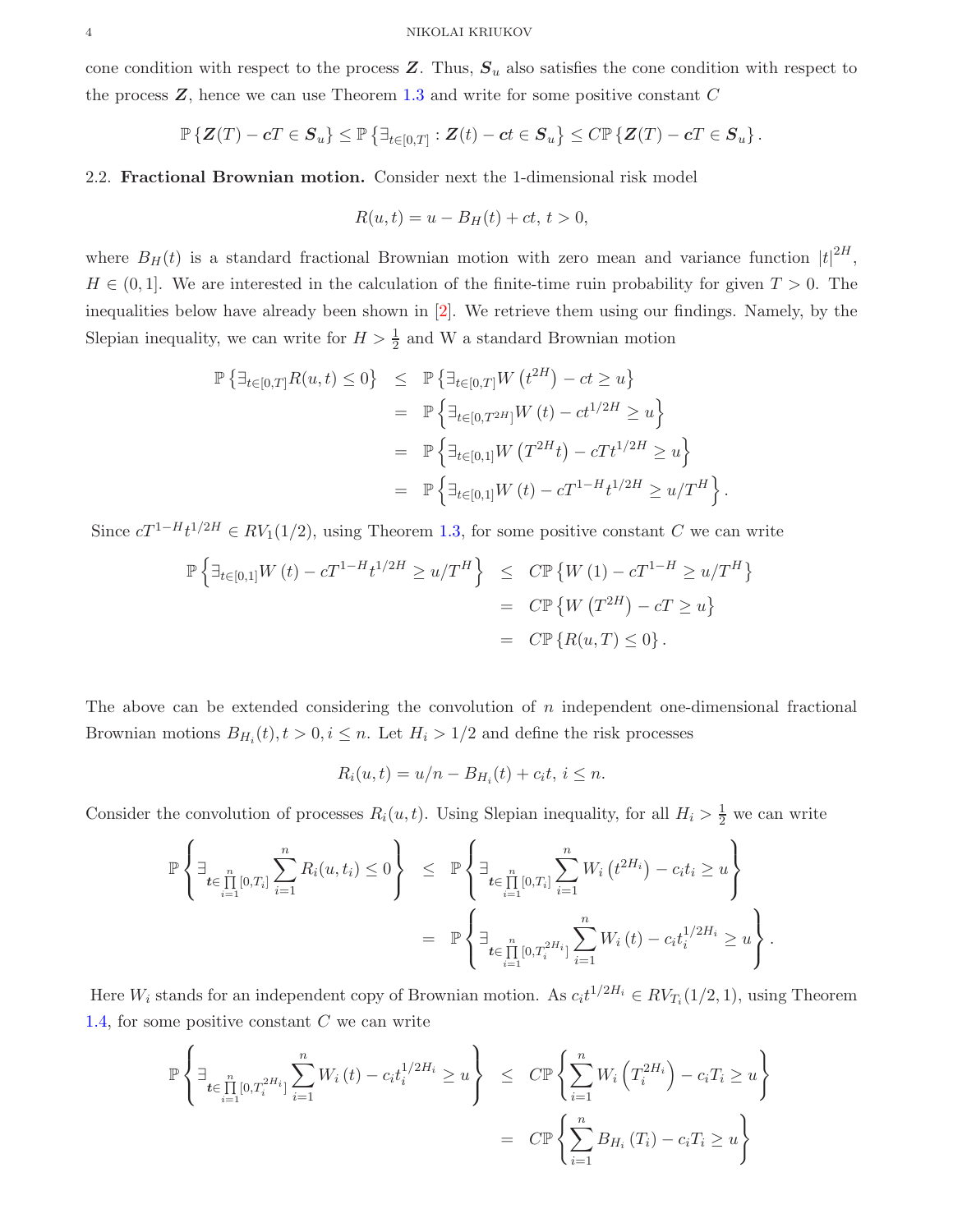$$
= C \mathbb{P} \left\{ \sum_{i=1}^n R_i(u, T_i) \leq 0 \right\}.
$$

## 3. Vector-valued time-transform

Finally, we discuss some extensions of [\(2\)](#page-1-0) under different time transformations. We use the notation from Section 2 and define the following time transform. Let  $f(t) : [0, +\infty) \in \mathbb{R}^d$  be a growing vector-valued function and define

$$
\mathbf{Z}(\boldsymbol{f}(t)) = (Z_1(f_1(t)), \ldots, Z_d(f_d(t)))^\top.
$$

Hence  $f(t)$  can be considered as a generalised transformation of time.

<span id="page-4-0"></span>**Theorem 3.1.** Let  $c(t)$ ,  $f(t) : [0, T] \to \mathbb{R}^d$  be given. Suppose that all  $f_i(t)$ 's are continuous, strictly *growing and for all*  $i \in \{1, ..., d\}$  *we have*  $f_i(0) = 0$  *and function*  $\delta_i(t) = \frac{f_i(T) - f_i(t)}{f_1(T) - f_1(t)}$  *has a positive finite limit as*  $t \to T$ *. Let also*  $|c_i(T) - c_i(t)| < M\sqrt{f_1(T) - f_1(t)}$  *for all*  $t \in [0, T]$ *, all*  $i \in \{1, ..., d\}$ *, some*  $M > 0$ , and S satisfies the cone condition with respect to the process Z. If  $0 \notin S$ , then for all constants  $T > 0, u > 1$  the inequality [\(2\)](#page-1-0) holds with  $\mathbf{X}(t) = \mathbf{Z}(\mathbf{f}(t))$  and

$$
K^*(T) = \frac{(2f_1(T))^{d/2}}{\mathfrak{C}(T)\bar{\varepsilon}_S}, \quad \mathfrak{C}(T) = \inf_{t \in [0,T)} e^{-\left(\frac{c(T_k) - c(t)}{\sqrt{f_1(T) - f_1(t)}}\right)^{\top} \Sigma^{-1}(\delta(t)) \left(\frac{c(T_k) - c(t)}{\sqrt{f_1(T) - f_1(t)}}\right)} > 0,
$$

*where*

$$
\bar{\varepsilon}_{\pmb{S}} = \begin{pmatrix} \inf_{\substack{i \in \{1,\ldots,d\} \\ t \in [0,T]}} \delta_i(t) \\ \sup_{\substack{i \in \{1,\ldots,d\} \\ t \in [0,T]}} \delta_i(t) \end{pmatrix}^{d/2} \varepsilon_{\pmb{S}} \begin{pmatrix} \inf_{\substack{i \in \{1,\ldots,d\} \\ t \in [0,T]}} \delta_i(t) \end{pmatrix} > 0.
$$

Remark 3.2. *The function* f *in Theorem [3.1](#page-4-0) may also be an almost surely growing stochastic process, independent of* Z*, satisfying*

$$
\max_{i \in \{1, \dots, d\}} f_i(T) < F, \quad \max_{i \in \{1, \dots, d\}} \sup_{t \in [0, T)} \left| \frac{c_i(T_k) - c_i(t)}{\sqrt{f_1(T) - f_1(t)}} \right| < M, \\
\delta < \inf_{\substack{i \in \{1, \dots, d\} \\ t \in [0, T]}} \delta_i(t) \le \sup_{\substack{i \in \{1, \dots, d\} \\ t \in [0, T]}} \delta_i(t) < \Delta,
$$

*almost surely with some positive constants*  $F, M, \delta, \Delta$ . In this case the inequality [\(2\)](#page-1-0) holds with

$$
K^*(T) = \frac{(2F)^{d/2}}{\mathfrak{C}(T)\bar{\varepsilon}_S}, \quad \mathfrak{C}(T) = \min_{\substack{\boldsymbol{x} \in [-M,M]^d \\ \boldsymbol{t} \in [\delta,\Delta]^d}} e^{-\boldsymbol{x}^\top \Sigma^{-1}(\boldsymbol{t}) \boldsymbol{x}} > 0,
$$

*and*

$$
\bar{\varepsilon}_{\mathbf{S}} = \left(\frac{\delta}{\Delta}\right)^{d/2} \varepsilon_{\mathbf{S}}\left(\delta\right) > 0.
$$

We illustrate the above findings considering again  $d$  independent one-dimensional fractional Brownian motions  $B_{H_i}(t)$ ,  $t > 0$  with Hurst parameters  $H_i > \frac{1}{2}$ ,  $i \leq d$ . Define d ruin portfolios

$$
R_i(u,t) = u - B_{H_i}(t) + c_i t,
$$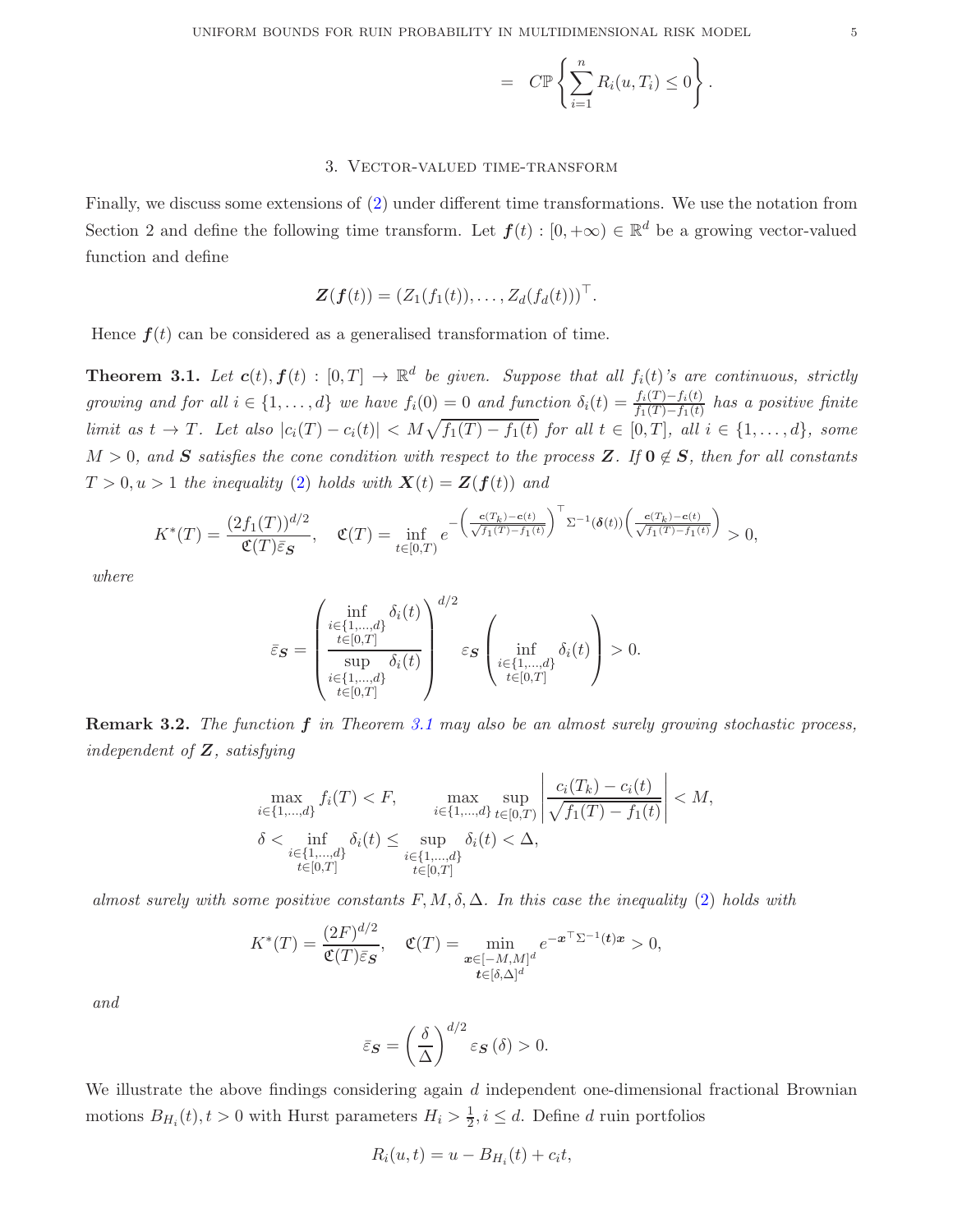and we are interested in probability that all of them will be simultaneously ruined in  $[0, T]$ . Using Gordon inequality (see [\[7](#page-9-4), page 55]), we obtain

$$
\mathbb{P}\left\{\exists_{t\in[0,T]}\forall_{i\in\{1,\dots,d\}}R_i(u,t)<0\right\}\ \leq\ \mathbb{P}\left\{\exists_{t\in[0,T]}\forall_{i\in\{1,\dots,d\}}W_i\left(t^{2H_i}\right)-c_it>u\right\}.
$$

Where  $B_i(t)$  are independent Brownian motions. Since

$$
\lim_{t \to T} \frac{T^{2H_i} - t^{2H_i}}{T^{2H_1} - t^{2H_1}} = \frac{2H_i}{2H_1} \frac{T^{2H_i - 1}}{T^{2H_1 - 1}} > 0,
$$

using Theorem [3.1,](#page-4-0) for some positive constant  $C$ , which does not depend on  $u$  we can write

$$
\mathbb{P}\left\{\exists_{t\in[0,T]}\forall_{i\in\{1,\dots,d\}}W_{i}\left(t^{2H_{i}}\right)-c_{i}t>u\right\} \leq C\mathbb{P}\left\{\forall_{i\in\{1,\dots,d\}}W_{i}\left(T^{2H_{i}}\right)-c_{i}T>u\right\}
$$
\n
$$
= C\mathbb{P}\left\{\forall_{i\in\{1,\dots,d\}}B_{H_{i}}\left(T\right)-cT>u\right\}
$$
\n
$$
= C\mathbb{P}\left\{\forall_{i\in\{1,\dots,d\}}B_{i}(u,T)<0\right\}.
$$

#### 4. Proofs

Let us note the following property of the function  $\varepsilon_{\mathbf{S}}(t)$ .

<span id="page-5-0"></span>**Lemma 4.1.** If set S satisfies the cone condition with respect to the process  $Z(t)$  with some function  $\varepsilon_{\mathcal{S}}(t)$ , then for any constant  $u > 1$  set  $u\mathcal{S}$  also satisfies the cone condition with respect to the process  $\mathbf{Z}(t)$ *, and for any function*  $\varepsilon_{\mathbf{S}}(t)$  *exists a function*  $\varepsilon_{u\mathbf{S}}(t)$  *such that* 

$$
\varepsilon_u \mathbf{S}(t) \ge \varepsilon \mathbf{S}(t)
$$

**Proof of Lemma** [4.1:](#page-5-0) Fix some  $x \in uS$ . Then we know that  $y = x/u \in S$ . As S satisfies the cone condition with respect to the process  $\mathbf{Z}(t)$ , there exists some cone  $V_y \subset \mathbf{S}$  with vertex y such that  $\mathbb{P}\{\mathbf{Z}(t) \in V_{\mathbf{y}} - \mathbf{y}\}\geq \varepsilon_{\mathbf{S}}(t)$ . Hence,  $uV_{\mathbf{y}} \subset u\mathbf{S}$  for all  $u > 1$ . Note that using the properties of cone

$$
uV_{y} = u(y + (V_{y} - y)) = x + u(V_{y} - y) \supset x + (V_{y} - y).
$$

Hence,  $\mathbf{x} + (V_{\mathbf{y}} - \mathbf{y}) \subset u\mathbf{S}$  is some cone with vertex  $\mathbf{x}$ , and

$$
\mathbb{P}\left\{\mathbf{Z}(t) \in uV_{\mathbf{y}} - \mathbf{x}\right\} \geq \mathbb{P}\left\{\mathbf{Z}(t) \in V_{\mathbf{y}} - \mathbf{y}\right\} \geq \varepsilon_{\mathbf{S}}(t).
$$

**Proof of Theorem [1.3:](#page-1-1)** Consider the first inequality. Define the following stopping moment

$$
\tau = \inf\{t \in [0,T] : \mathbf{Z}(t) - \mathbf{c}(t) \in u\mathbf{S}\}.
$$

According to the strong Markov property

$$
\mathbb{P}\left\{ \mathbf{Z}(T) - \mathbf{c}(T) \in u\mathbf{S} \right\}
$$
  
= 
$$
\int_0^T \int_{u\partial S} \mathbb{P}\left\{ \mathbf{Z}(\tau) - \mathbf{c}(\tau) \in dx, \tau \in dt \right\} \mathbb{P}\left\{ \mathbf{Z}(T) - \mathbf{c}(T) \in u\mathbf{S} | \mathbf{Z}(t) - \mathbf{c}(t) = \mathbf{x} \right\}.
$$

Using Lemma [4.1,](#page-5-0) uS satisfies the cone condition with respect to the process  $Z(t)$ . Hence for all  $x \in uS$ ,  $t\in[0,T]$ 

$$
\mathbb{P}\left\{ \mathbf{Z}(T) - \mathbf{c}(T) \in u\mathbf{S} | \mathbf{Z}(t) - \mathbf{c}(t) = \mathbf{x} \right\} \geq \mathbb{P}\left\{ \mathbf{Z}(T) - \mathbf{c}(T) \in \mathbf{V}_{\mathbf{x}} | \mathbf{Z}(t) - \mathbf{c}(t) = \mathbf{x} \right\}
$$
\n
$$
= \mathbb{P}\left\{ \mathbf{Z}(T - t) - (\mathbf{c}(T) - \mathbf{c}(t)) \in \mathbf{V}_{\mathbf{x}} - \mathbf{x} \right\}
$$

 $\Box$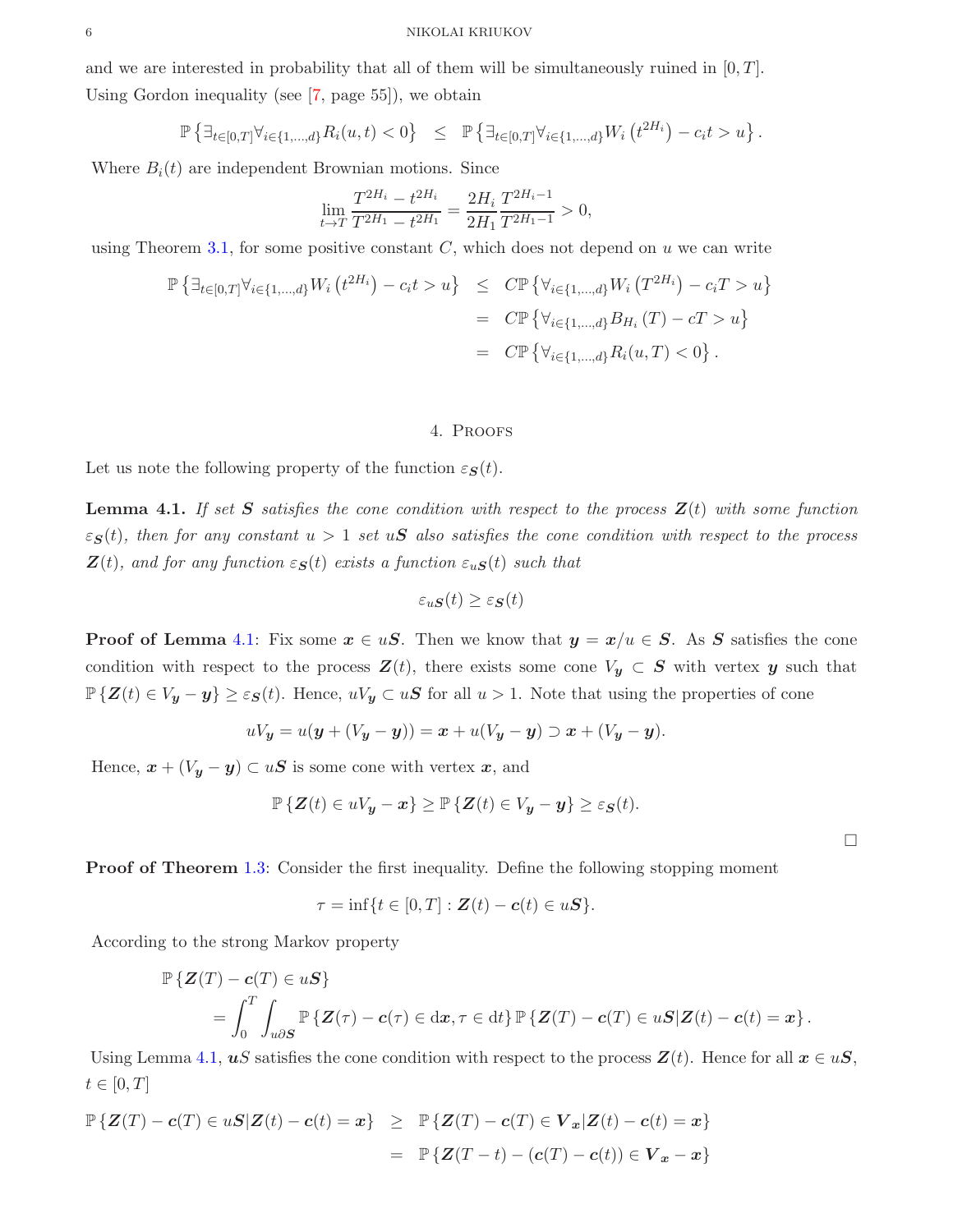$$
\begin{array}{lcl} &=& \mathbb{P}\left\{ {\mathbf{Z}(1)-(c(T)-c(t))}/{\sqrt{T-t}}\in ({\mathbf{V}}_{{\boldsymbol{x}}}-{\boldsymbol{x}})/\sqrt{T-t}\right\} \\ & \geq & \mathbb{P}\left\{ \sqrt{T}{\mathbf{Z}(1)\in {\mathbf{V}}_{{\boldsymbol{x}}}-{\boldsymbol{x}}+\sqrt{T}(c(T)-c(t))/\sqrt{T-t}\right\} \\ &=& \mathbb{P}\left\{ {\mathbf{Z}(T)\in {\mathbf{V}}_{{\boldsymbol{x}}}-{\boldsymbol{x}}+\sqrt{T}(c(T)-c(t))/\sqrt{T-t}\right\} \\ &=& \int_{{\mathbf{V}}_{{\boldsymbol{x}}}-{\boldsymbol{x}}}\frac{1}{(2\pi)^{\frac{d}{2}}\sqrt{|\Sigma|}}e^{-\frac{1}{2}(\tilde{{\boldsymbol{x}}}\!+\!\sqrt{T}\frac{c(T)-c(t)}{\sqrt{T-t}})\top\Sigma^{-1}(\tilde{{\boldsymbol{x}}}\!+\!\sqrt{T}\frac{c(T)-c(t)}{\sqrt{T-t}})}{\mathrm{d}\tilde{{\boldsymbol{x}}}}\\ & \geq & \int_{{\mathbf{V}}_{{\boldsymbol{x}}}-{\boldsymbol{x}}}\frac{1}{(2\pi)^{\frac{d}{2}}\sqrt{|\Sigma|}}e^{-T(\frac{c(T)-c(t)}{\sqrt{T-t}})\top\Sigma^{-1}(\frac{c(T)-c(t)}{\sqrt{T-t}})}e^{-\frac{1}{2}(\sqrt{2}\tilde{{\boldsymbol{x}}})\top\Sigma^{-1}(\sqrt{2}\tilde{{\boldsymbol{x}}})}\mathrm{d}\tilde{{\boldsymbol{x}}}\\ &=& e^{-T(\frac{c(T)-c(t)}{\sqrt{T-t}})\top\Sigma^{-1}(\frac{c(T)-c(t)}{\sqrt{T-t}})\frac{\mathbb{P}\left\{ {\mathbf{Z}(T)\in \sqrt{2}({\mathbf{V}}_{{\boldsymbol{x}}}-{\boldsymbol{x}})\right\} }{2^{d/2}}\\ & \geq & \frac{1}{2^{d/2}}e^{-T(\frac{c(T)-c(t)}{\sqrt{T-t}})\top\Sigma^{-1}(\frac{c(T)-c(t)}{\sqrt{T-t}})\mathbb{P}\left\{ {\mathbf{Z}(T)\in {\mathbf{V}}_{{\boldsymbol{x}}}-{\boldsymbol{x}}\right\} }{2^{d/2}}, \\ & \geq & \frac{\mathfrak{C}(T)\varepsilon_{u} S(T)}{2^{d/2}}\geq \frac{\mathfrak{C}(T)\varepsilon_{S}(T)}{2^{d/2}}, \end{array}
$$

where  $V_x$  is the cone from Definition [1.1.](#page-1-2) As the right part does not depend on x and t, we can write

$$
\mathbb{P}\left\{Z(T) - c(T) \in uS\right\} \geq \frac{\mathfrak{C}(T)\varepsilon_S(T)}{2^{d/2}} \int_0^T \int_{u\partial S} \mathbb{P}\left\{Z(\tau) - c(\tau) \in dx, \tau \in dt\right\}
$$

$$
= \frac{\mathfrak{C}(T)\varepsilon_S(T)}{2^{d/2}} \mathbb{P}\left\{\exists_{t \in [0,T]} Z(t) - c(t) \in uS\right\}.
$$

Hence, the first inequality holds. Consider the second one. Define a set

$$
\bm{a}^+ = \{\bm{x} \in \mathbb{R}^d: \bm{x} \geq \bm{a}\}
$$

and

$$
\boldsymbol{S}_u = \frac{1}{u} \{ \boldsymbol{x} \in \mathbb{R}^d : \boldsymbol{F}(x) \in u \boldsymbol{a}^+ \}.
$$

Set  $S_u$  satisfies the cone condition with respect to the process  $\mathbf{Z}(t)$  for  $V_x = x^+$ , as for any  $y \ge x \in S_u$ 

$$
F(uy) \ge F(ux) \ge ua^+.
$$

Consequently,  $y \in S_u$ , and

$$
\varepsilon_{\mathcal{S}_u}(t) = \mathbb{P}\left\{\mathcal{X}(t) \in \mathbf{x}^+ - \mathbf{x}\right\} = \mathbb{P}\left\{\mathcal{X}(t) \in [0, +\infty)^d\right\}
$$

does not depend on  $u$ . Applying the result above for the set  $S_u$  we obtain

$$
\mathbb{P}\left\{\exists_{t\in[0,T]}: \boldsymbol{X}(t)\in u\boldsymbol{S}_u\right\} \leq \frac{2^{d/2}\mathbb{P}\left\{\boldsymbol{X}(T)\in u\boldsymbol{S}\right\}}{\mathfrak{C}(T)\varepsilon_{\boldsymbol{S}_u}(T)} = \frac{2^{d/2}\mathbb{P}\left\{\boldsymbol{X}(T)\in u\boldsymbol{S}_u\right\}}{\mathfrak{C}(T)\mathbb{P}\left\{\boldsymbol{X}(T)\in[0,+\infty)^d\right\}}.
$$

As the event  $\{X(t) \in uS_u\}$  is equal to the event  $\{F(X(t) - c(t)) > u\}$ , this completes the proof.  $\Box$ Proof of Theorem [1.4:](#page-2-1) Define

$$
\psi_k(\mathbf{S}) := \mathbb{P}\left\{\exists_{\boldsymbol{t}\in\mathbb{T}_k}:\sum_{i=1}^k(\boldsymbol{Z}_i(t_i)-\boldsymbol{c}_i(t_i))+\sum_{i=k+1}^n(\boldsymbol{Z}_i(T_i)-\boldsymbol{c}_i(T_i))\in\mathbf{S}\right\},\,
$$

where  $\mathbb{T}_k = [0, T_1] \times \ldots \times [0, T_k]$ . As in the previous section we are going to prove that the inequality

$$
\psi_k(u\boldsymbol{S}) \le \frac{2^{d/2}\psi_{k-1}(u\boldsymbol{S})}{\varepsilon_{\boldsymbol{S}}(T_k)\mathfrak{C}_k(T_k)}
$$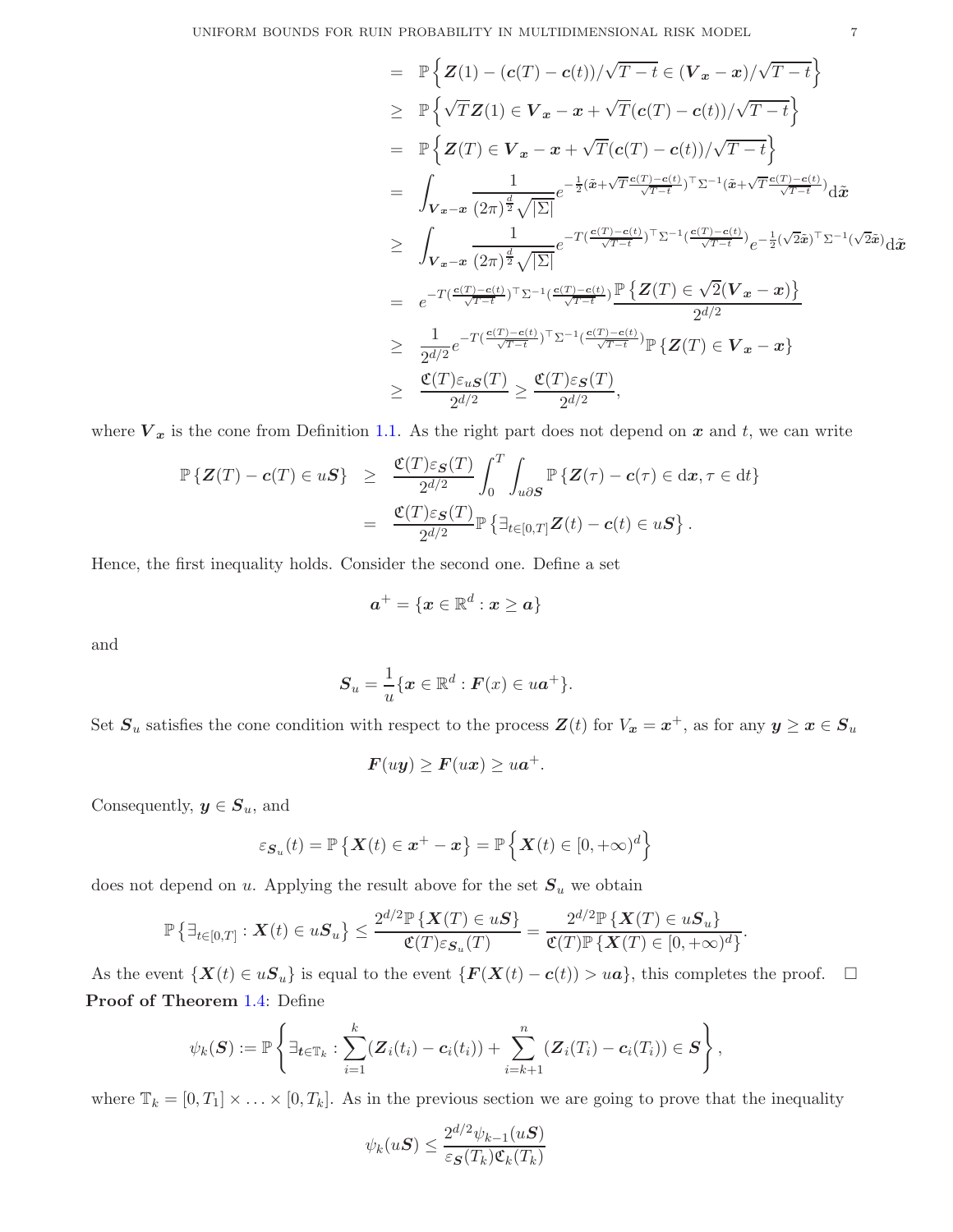takes place for any  $k \in \{1, ..., n\}$ . We can fix the trajectories of processes  $\mathbf{Z}_i(t)$  called  $\mathbf{x}_i(t)$ , fix random vectors  $\mathbf{Z}_i(T_i)$  called  $\mathbf{x}_i$ , and define the process

$$
\mathbf{Z}^{*k}(t,\mathbf{t}^k)=\mathbf{Z}_k(t)-\mathbf{c}_k(t)+\sum_{i=1}^{k-1}(\mathbf{x}_i(t_i)-\mathbf{c}_i(t_i))+\sum_{i=k+1}^{n}(\mathbf{x}_i-\mathbf{c}_i(T_i)),
$$

where  $t^{k} = (t_1, ..., t_{k-1}) \in \mathbb{T}_{k-1}$ .

Since  $\mathbf{Z}_i$  are independent, it is enough to show that for every set of trajectories  $\mathbf{x}_i(t)$  and points  $\mathbf{x}_j$ , the inequality

$$
\psi^*(u\boldsymbol{S}) \le \frac{2^{d/2}\nu(u\boldsymbol{S})}{\varepsilon_{\boldsymbol{S}}(T_k)\mathfrak{C}_k(T_k)}
$$

takes place, where

$$
\psi^*(\mathbf{S}) = \mathbb{P}\left\{\exists_{t \in [0,T_k]} : \mathbf{Z}^{*k}(t,\mathbf{t}^k) \in \mathbf{S} \text{ for some } \mathbf{t}^k \in \mathbb{T}_{k-1}\right\},
$$
  

$$
\nu(\mathbf{S}) = \mathbb{P}\left\{\mathbf{Z}^{*k}(T_k,\mathbf{t}^k) \in \mathbf{S} \text{ for some } \mathbf{t}^k \in \mathbb{T}_{k-1}\right\}.
$$

Define the following stopping time:

$$
\tau_k = \inf \left\{ t : \mathbf{Z}^{*k}(t, \mathbf{t}^k) \in u\mathbf{S} \text{ for some } \mathbf{t}^k \in \mathbb{T}^k \right\},\
$$

and the random vector

$$
\tilde{\boldsymbol{x}}_k = \begin{cases} \boldsymbol{x}^*, & \text{if } \pi_k \leq T_k, \\ \mathbf{0}, & \text{otherwise,} \end{cases}
$$

where  $x^*$  is any point from the following set:

$$
\bigcup_{\boldsymbol{t}^k\in\mathbb{T}^k}\left\{\boldsymbol{Z}^{*k}(\tau_{k},\boldsymbol{t}^k)\right\}\bigcap u\boldsymbol{S}.
$$

. Using the total probability formula we obtain

$$
\nu(u\mathbf{S})=\int_0^{T_k}\int_{u\partial\mathbf{S}}\mathbb{P}\left\{\tilde{\boldsymbol{x}}_k\in\mathrm{d}\boldsymbol{x}_0,\tau_k\in\mathrm{d}t\right\}\mathbb{P}\left\{\mathbf{Z}^{*k}(T_k,t^k)\in u\mathbf{S}\,\,\text{for some}\,\,t^k\in\mathbb{T}_{k-1}\,\vert \tau_k=t,\tilde{\boldsymbol{x}}_k=\boldsymbol{x}_0\right\}.
$$

For any  $t^k \in \mathbb{T}_{k-1}$  we have

$$
\mathbf{Z}^{*k}(T_k,\mathbf{t}^k) - \mathbf{Z}^{*k}(t,\mathbf{t}^k) = \mathbf{Z}_k(T_k) - \mathbf{Z}_k(t) - (\mathbf{c}_k(T_k) - \mathbf{c}_k(t)).
$$

Thus, using the same chain of inequalities as in Theorem [1.3](#page-1-1) we obtain

$$
\mathbb{P}\left\{\mathbf{Z}^{*k}(T_k, t^k) \in u\mathbf{S} \text{ for some } t^k \in \mathbb{T}^k | \tau_k = t, \tilde{\mathbf{x}}_k = \mathbf{x}_0\right\}
$$
  
\n
$$
\geq \mathbb{P}\left\{\mathbf{Z}_k(T_k) - \mathbf{Z}_k(t) - (\mathbf{c}_k(T_k) - \mathbf{c}_k(t)) \in u\mathbf{S} - \mathbf{x}_0\right\}
$$
  
\n
$$
\geq \frac{\mathfrak{C}_k(T_k)\varepsilon_S(T_k)}{2^{d/2}},
$$

which completes the proof.  $\Box$ 

**Remark 4.2.** *The random variable*  $\tau_k$  *is measurable, because it can be represented as* 

$$
\tau_k = \inf \left\{ t : \ Z_k(t) - c_k(t) \in S_k^* \right\},\
$$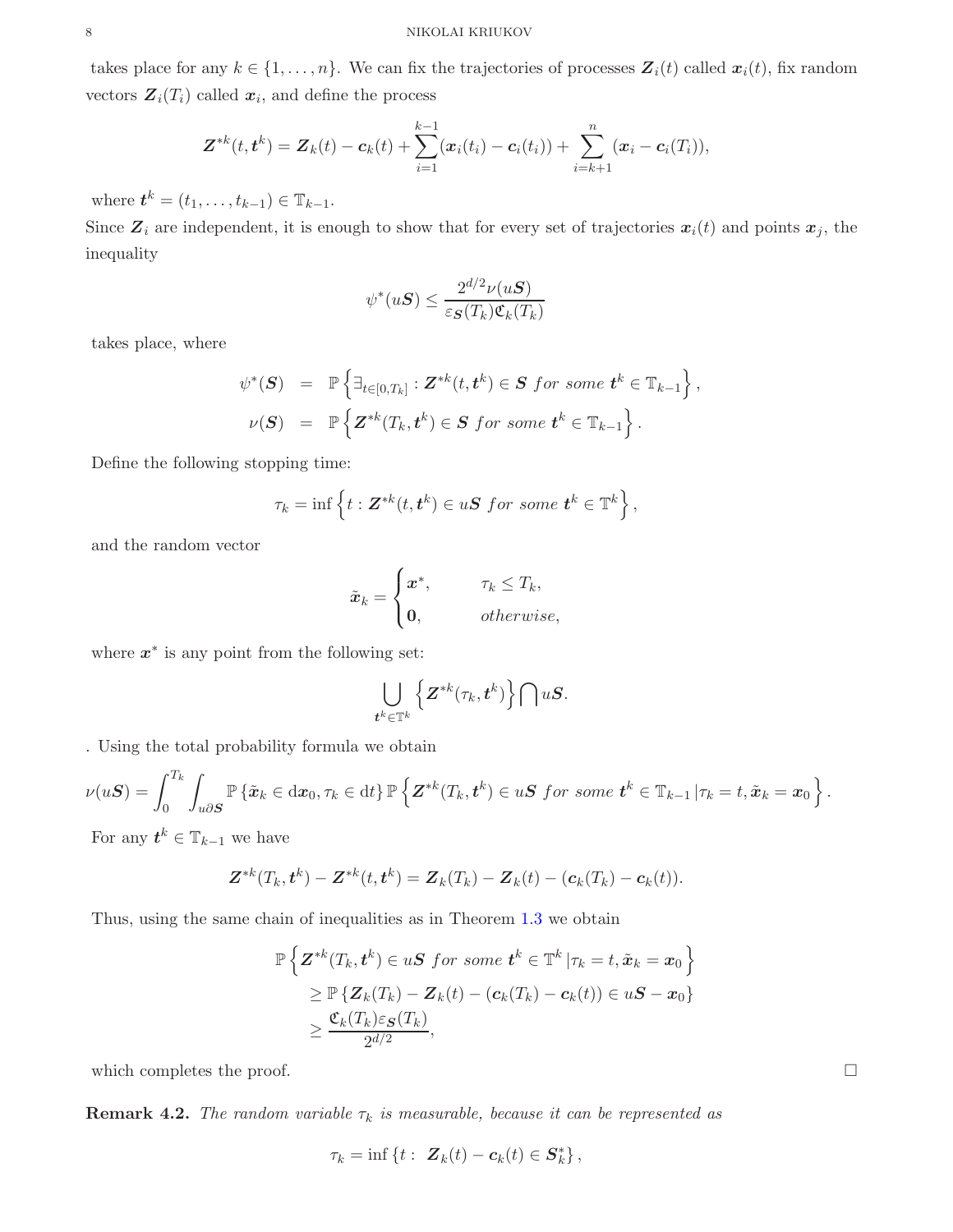*where*

$$
S_k^* = \bigcup_{t^k \in \mathbb{T}^k} \left( uS - \sum_{i=1}^{k-1} (x_i(t_i) - c_i(t_i)) - \sum_{i=k+1}^n (x_i - c_i(T)) \right).
$$

*As all the functions*  $\boldsymbol{x}_i(t)$  *and*  $\boldsymbol{c}_i(t)$  *are continuous, set*  $\boldsymbol{S}_k^*$  *is closed, hence*  $\tau_k$  *is measurable.* 

Proof of Theorem [3.1:](#page-4-0) Define a stopping the

$$
\tau = \inf\{t \in [0,T] : \mathbf{Z}(\mathbf{f}(t)) - \mathbf{c}(t) \in u\mathbf{S}\}.
$$

According to the strong Markov property

$$
\mathbb{P}\left\{Z(\boldsymbol{f}(T)) - \boldsymbol{c}(T) \in u\boldsymbol{S}\right\} = \int_0^T \int_{u\partial S} \mathbb{P}\left\{Z(\boldsymbol{f}(\tau)) - \boldsymbol{c}(\tau) \in dx, \tau \in dt\right\} \times \mathbb{P}\left\{Z(\boldsymbol{f}(T)) - \boldsymbol{c}(T) \in u\boldsymbol{S}|Z(\boldsymbol{f}(t)) - \boldsymbol{c}(t) = x, \tau = t\right\}.
$$

In view of Lemma [4.1,](#page-5-0)  $uS$  satisfies the cone condition with respect to the process  $\mathbf{Z}(t)$ . Consequently, we have

$$
\mathbb{P}\left\{Z(f(T)) - c(T) \in uS|Z(f(t)) - c(t) = x, \tau = t\right\}
$$
\n
$$
= \mathbb{P}\left\{Z(f(T)) - c(T) \in uS|Z(f(t)) - c(t) = x\right\}
$$
\n
$$
\geq \mathbb{P}\left\{Z(f(T)) - c(T) \in V_x|Z(f(t)) - c(t) = x\right\}
$$
\n
$$
= \mathbb{P}\left\{Z(f(T)) - Z(f(t)) - c(T) + c(t) \in V_x - x\right\}
$$
\n
$$
= \mathbb{P}\left\{Z(f(T) - f(t)) - (c(T) - c(t)) \in V_x - x\right\}
$$
\n
$$
= \mathbb{P}\left\{Z(\delta(t)) - \frac{c(T) - c(t)}{\sqrt{f_1(T) - f_1(t)}} \in \frac{V_x - x}{\sqrt{f_1(T) - f_1(t)}}\right\}
$$
\n
$$
\geq \mathbb{P}\left\{Z(\delta(t)) - \frac{c(T) - c(t)}{\sqrt{f_1(T) - f_1(t)}} \in \frac{V_x - x}{\sqrt{f_1(T)}}\right\}
$$
\n
$$
= \int_{y \in \frac{V_x - x}{\sqrt{f_1(T)}}} \varphi_{\delta(t)} \left(y + \frac{c(T) - c(t)}{\sqrt{f_1(T) - f_1(t)}}\right) dy
$$
\n
$$
\geq \int_{y \in \frac{V_x - x}{\sqrt{f_1(T)}}} \mathfrak{C}(T)\varphi_{\delta(t)}(\sqrt{2}y) dy
$$
\n
$$
\geq \frac{\mathfrak{C}(T)}{2^{d/2}} \mathbb{P}\left\{Z(\delta(t)) \in \frac{V_x - x}{\sqrt{f_1(T)}}\right\}
$$
\n
$$
\geq \frac{\mathfrak{C}(T)}{(2f_1(T))^{d/2}} \mathbb{P}\left\{Z(\delta(t)) \in V_x - x\right\}
$$
\n
$$
= \frac{\mathfrak{C}(T)}{(2f_1(T))^{d/2}} \mathbb{P}\left\{B(\delta(t)) \in A^{-1}(V_x - x)\right\}
$$
\n
$$
= \frac{\mathfrak{C}(T)}{(2f_1(T))^{d/2}} \frac{1}{\sqrt{2\pi \prod_{i=1}^d \delta_i(t)}} \int_{y \in A^{-1}(
$$

where  $\varphi_{\bm{\delta}(t)}$  is the pdf of  $\bm{Z}(\bm{\delta}(t))$ . Using that all the functions  $\delta_i(t)$  are bounded and separated from zero for  $t \in [0, T]$ , there exists some constants  $\delta, \Delta > 0$ , such that for all  $i \in \{1, ..., d\}$  and all  $t \in [0, T]$ 

$$
\delta \leq \delta_i(t) \leq \Delta.
$$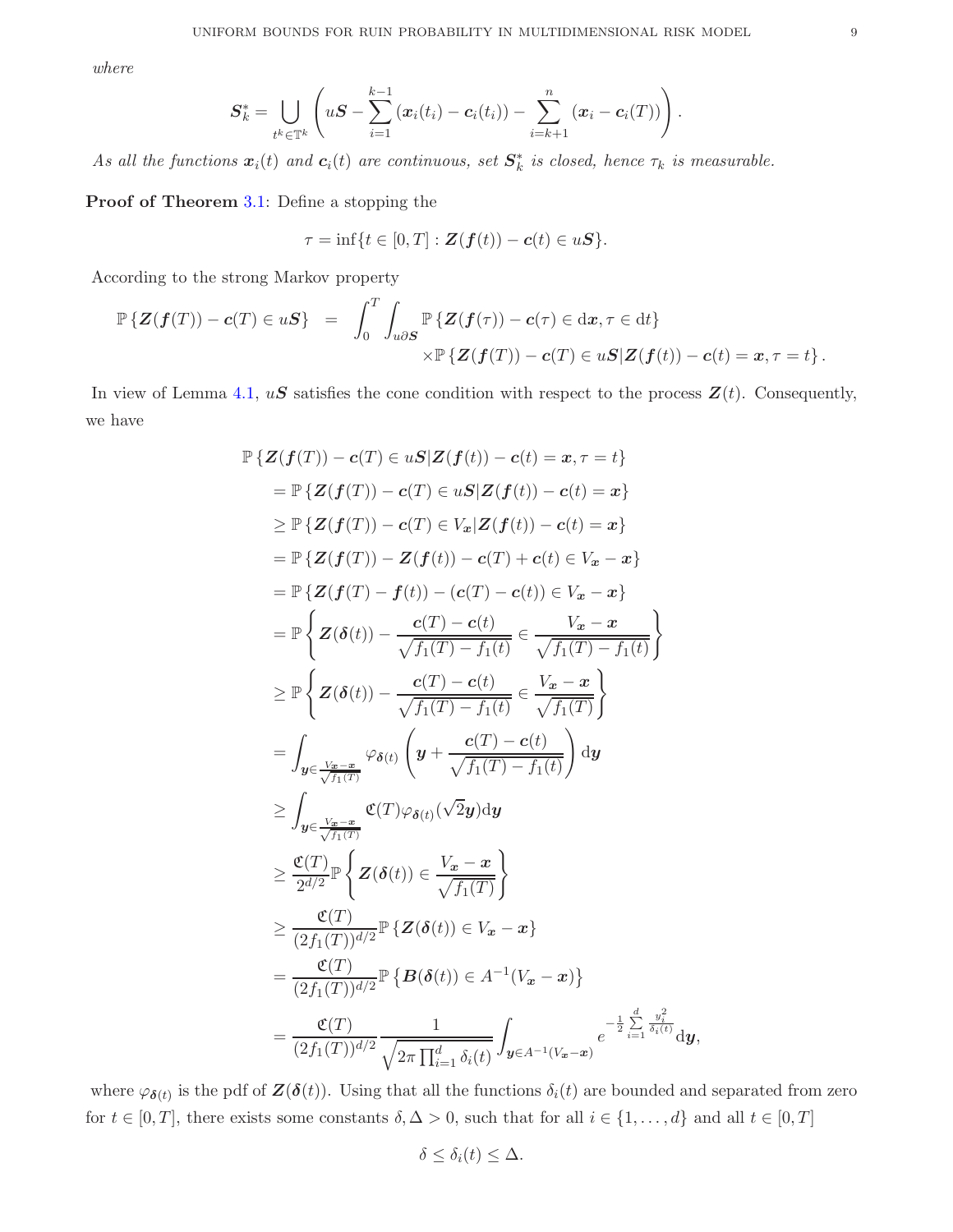Hence we obtain

$$
\frac{1}{\sqrt{2\pi \prod_{i=1}^d \delta_i(t)}} \ge \frac{1}{\sqrt{2\pi \prod_{i=1}^d \Delta}}, \qquad e^{-\frac{1}{2} \sum_{i=1}^d \frac{x_i^2}{\delta_i(t)}} \ge e^{-\frac{1}{2} \sum_{i=1}^d \frac{x_i^2}{\delta}},
$$

and finally

$$
\mathbb{P}\left\{\mathbf{Z}(\mathbf{f}(T)) - \mathbf{c}(T) \in u\mathbf{S} | \mathbf{Z}(\mathbf{f}(t)) - \mathbf{c}(t) = x, \tau = t\right\}
$$
\n
$$
\geq \frac{\mathfrak{C}(T)}{(2f_1(T))^{d/2}} \frac{1}{\sqrt{2\pi \prod_{i=1}^d \Delta}} \int_{\mathbf{y} \in A^{-1}(V_{\mathbf{x}} - \mathbf{x})} e^{-\frac{1}{2} \sum_{i=1}^d \frac{y_i^2}{\delta}} \mathrm{d}\mathbf{y}
$$
\n
$$
= \frac{\mathfrak{C}(T)}{(2f_1(T))^{d/2}} \frac{\sqrt{\prod_{i=1}^d \delta}}{\sqrt{\prod_{i=1}^d \Delta}} \mathbb{P}\left\{\mathbf{B}(\delta) \in A^{-1}(V_{\mathbf{x}} - \mathbf{x})\right\}
$$
\n
$$
\geq \frac{\mathfrak{C}(T)}{(2f_1(T))^{d/2}} \frac{\sqrt{\prod_{i=1}^d \delta}}{\sqrt{\prod_{i=1}^d \Delta}} \varepsilon_{\mathbf{S}}(\delta).
$$

Hence the claim follows.  $\Box$ 

# Acknowledgements

I am grateful to four reviewers for numerous comments and suggestions that lead to a significant improvement of the manuscript. Partial financial support from the SNSF Grant 200021-191984 is kindly acknowledged.

#### **REFERENCES**

- <span id="page-9-0"></span>[1] D. Korshunov and L. Wang, "Tail asymptotics for Shepp-statistics of Brownian motion in  $\mathbb{R}^d$ ," *Extremes*, vol. 23, no. 1, pp. 35–54, 2020.
- <span id="page-9-1"></span>[2] K. D¸ebicki, E. Hashorva, and Z. Michna, "On continuity of Pickands constants," *arXiv:2105.10435, J. Appl. Probab, in press*, 2021.
- [3] N. Kriukov, "Parisian & cumulative Parisian ruin probability for two-dimensional Brownian risk model," *Stochastics*, pp. 1–17, 2021.
- [4] K. Dębicki, E. Hashorva, and K. Krystecki, "Finite-time ruin probability for correlated Brownian motions," *Scandinavian Actuarial Journal*, pp. 1–26, 2021.
- <span id="page-9-2"></span>[5] G. A. Delsing, M. R. H. Mandjes, P. J. C. Spreij, and E. M. M. Winands, "Asymptotics and approximations of ruin probabilities for multivariate risk processes in a Markovian environment," *arXiv preprint arXiv:1812.09069*, 2018.
- <span id="page-9-3"></span>[6] K. Dębicki, E. Hashorva, and N. Kriukov, "Pandemic-type failures in multivariate Brownian risk models," *Extremes*, Accepted.
- <span id="page-9-4"></span>[7] R. J. Adler, *An introduction to continuity, extrema, and related topics for general Gaussian processes*, vol. 12 of *Institute of Mathematical Statistics Lecture Notes—Monograph Series*. Institute of Mathematical Statistics, Hayward, CA, 1990.